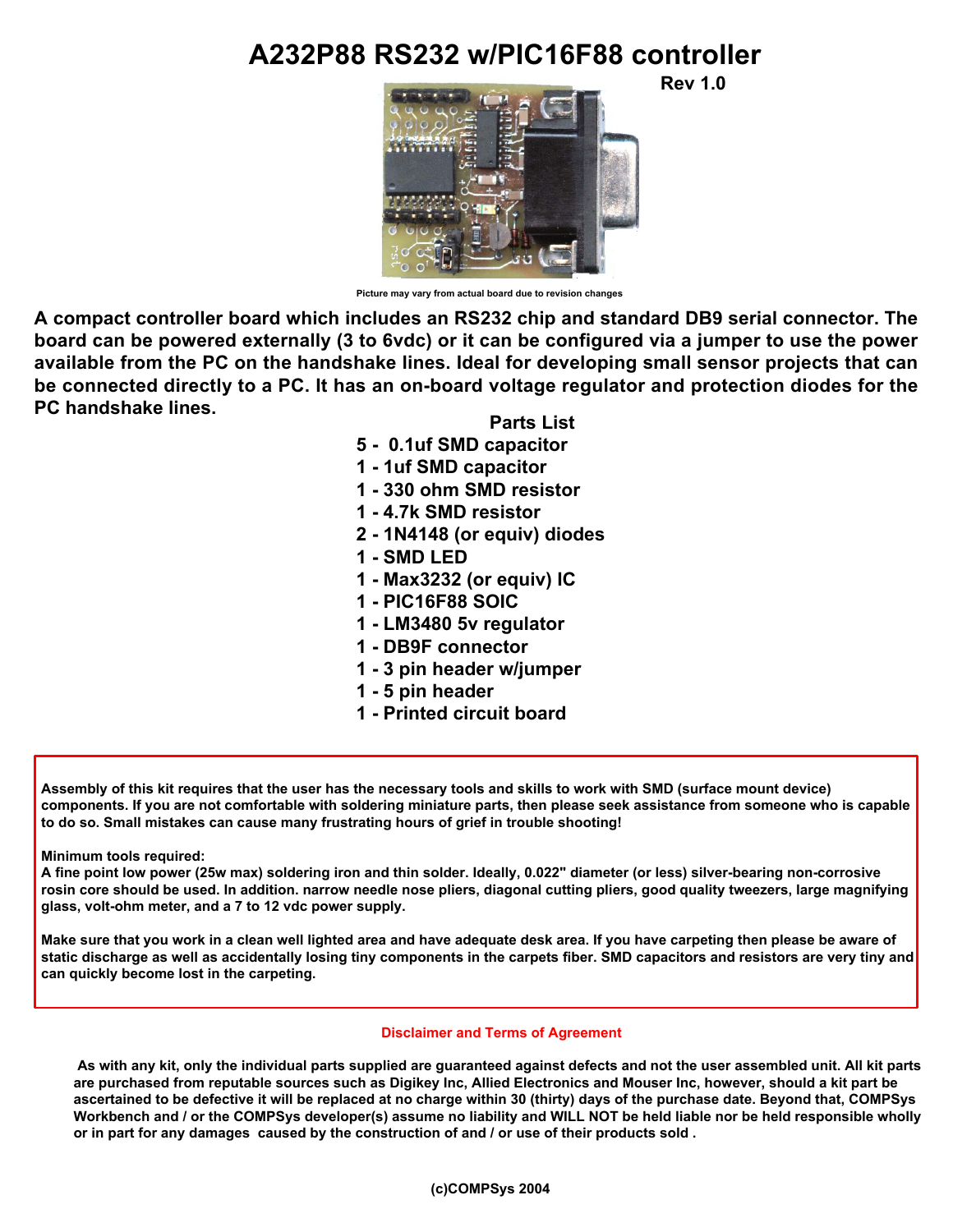

- **1. Mount and solder the 0.1uf capacitors,resistor and LED on the top side The dark green band (cathode) of the LED faces the pcb's edge**
- **2.** *Carefully orient* **and solder the Max3232 and PIC16F88 in place Note where the PIN 1 positions are of the PIC and Max3232**
- **3. Mount the LM3480 regulator (number faces up) and the 2 1N4148 diodes The dark band (cathode) of the diodes face the pcb's edge**
- **4. Solder the 1uf capacitor on the** *back side* **of the pcb as shown below.**
- **5. Solder the RS232 DB9F connector and any pin headers (see next page)**



|                       |  |                 | <b>PCB pins</b> |                  |                              |                 |                 |
|-----------------------|--|-----------------|-----------------|------------------|------------------------------|-----------------|-----------------|
| RB <sub>5</sub>       |  | RB4             |                 |                  | $\bullet$<br>RB <sub>3</sub> |                 |                 |
| RB <sub>6</sub>       |  | $\bullet$ RB7   |                 | R <sub>B</sub> 1 |                              | RB <sub>2</sub> |                 |
| Prog vdd jmpr · · Vdd |  |                 | 16F88           |                  | Gnd                          |                 | RB <sub>0</sub> |
| RA <sub>6</sub>       |  | $\bullet$ RAT   |                 |                  | RA5                          | $\bullet$       | RA4             |
| RA <sub>1</sub>       |  | RA <sub>0</sub> |                 | 1                | $RA2$ $\bullet$              |                 | $\bullet$ RA3   |

**LM3480 (5v or 3.3v reg)**



**Max3232 (or equiv)**





 **(end with a small dot/dimple)**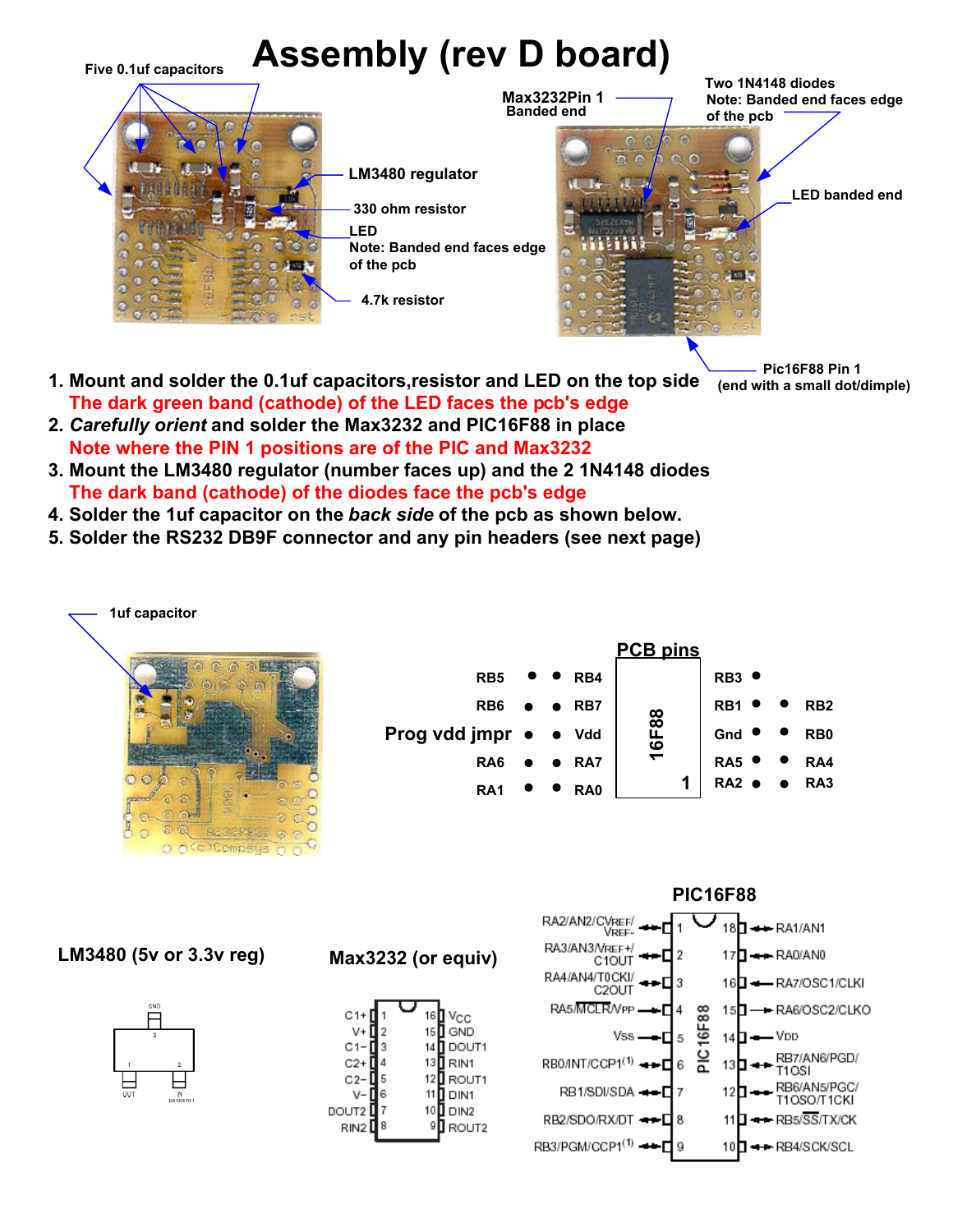